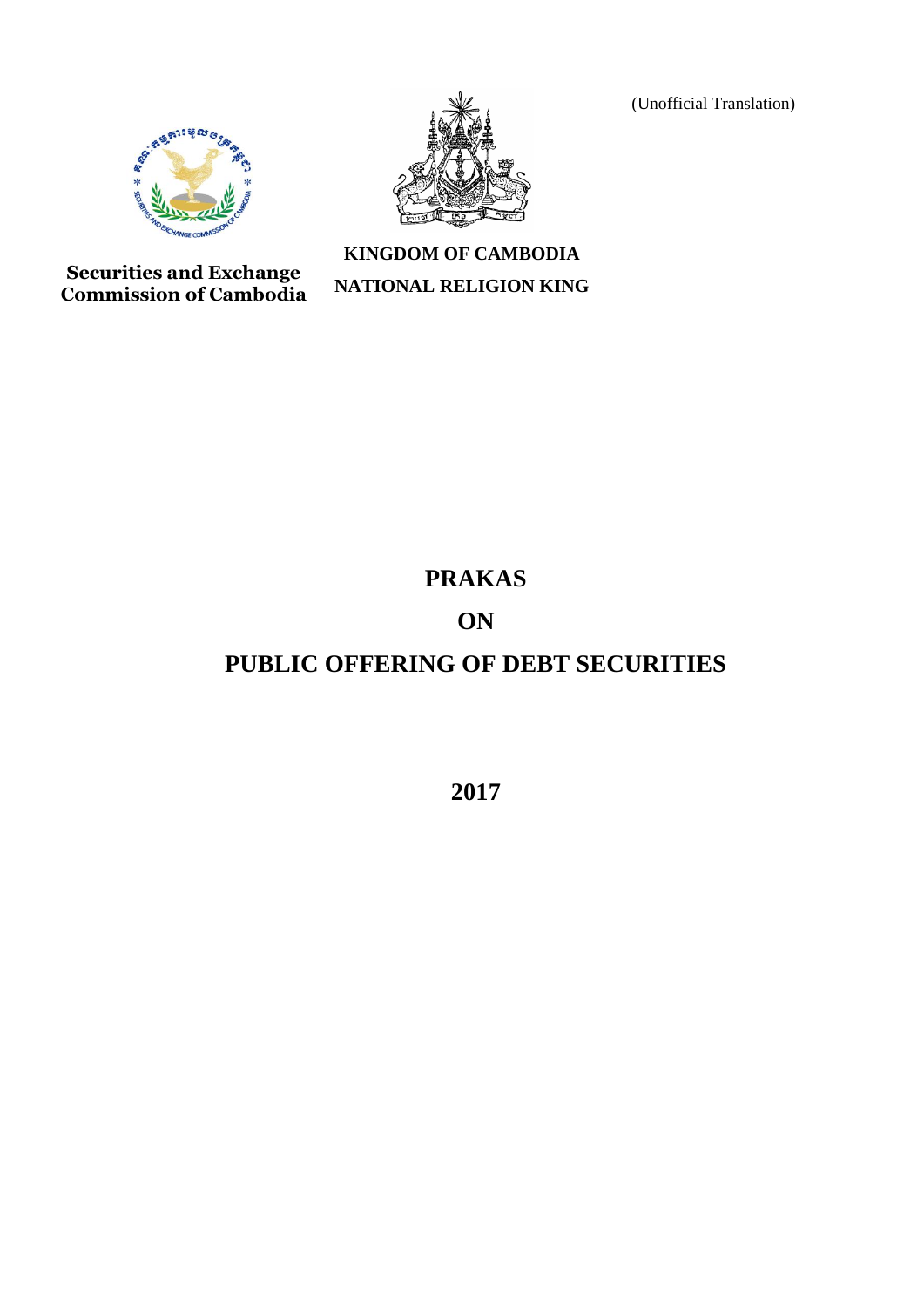#### **PRAKAS**

#### **on**

#### **PUBLIC OFFERING OF DEBT SECURITIES**

อ ๑ \* ๔ ๘

#### **Minister of Economy and Finance**

### **and the Chairman of the Securities and Exchange Commission of Cambodia**

- Having seen the constitution of the Kingdom of Cambodia;
- Having seen the Preah Reach Kret No. NS/RKT/0913/903 on 24 September 2013 on the Appointment of the Royal Government of the Kingdom of Cambodia;
- Having seen the Preah Reach Kram No. 02/NS/94 on 20 July 1994 promulgating the Law on the Organizing and Functioning of the Council of Ministers;
- Having seen the Preah Reach Kram No. NS/RKM/0196/18 on 24 January 1996 promulgating the Law on the Establishment of the Ministry of Economy and Finance;
- Having seen the Preah Reach Kram No. NS/RKM/0702/011 on 08 July 2002 promulgating the Law on Corporate Account, Their Audit and the Accounting Profession;
- Having seen the Preah Reach Kram No. NS/RKM/0605/019 on 19 June 2005 promulgating the Law on Commercial Enterprise;
- Having seen the Preah Reach Kram No. NS/RKM/1007/028 on 19 October 2007 promulgating the Law on the Issuance and Trading of Non-Government Securities;
- Having seen the Anukret No. 97/ANKR/BK on 23 July 2008 on the Conduct and Organization of the Securities and Exchange Commission of Cambodia;
- Having seen the Anukret No. 54/ANKR/BK on 08 April 2009 on the Implementation of the Law on the Issuance and Trading of Non-Government Securities;
- Having seen the approval by the Securities and Exchange Commission of Cambodia in plenary meeting on 01 August 2017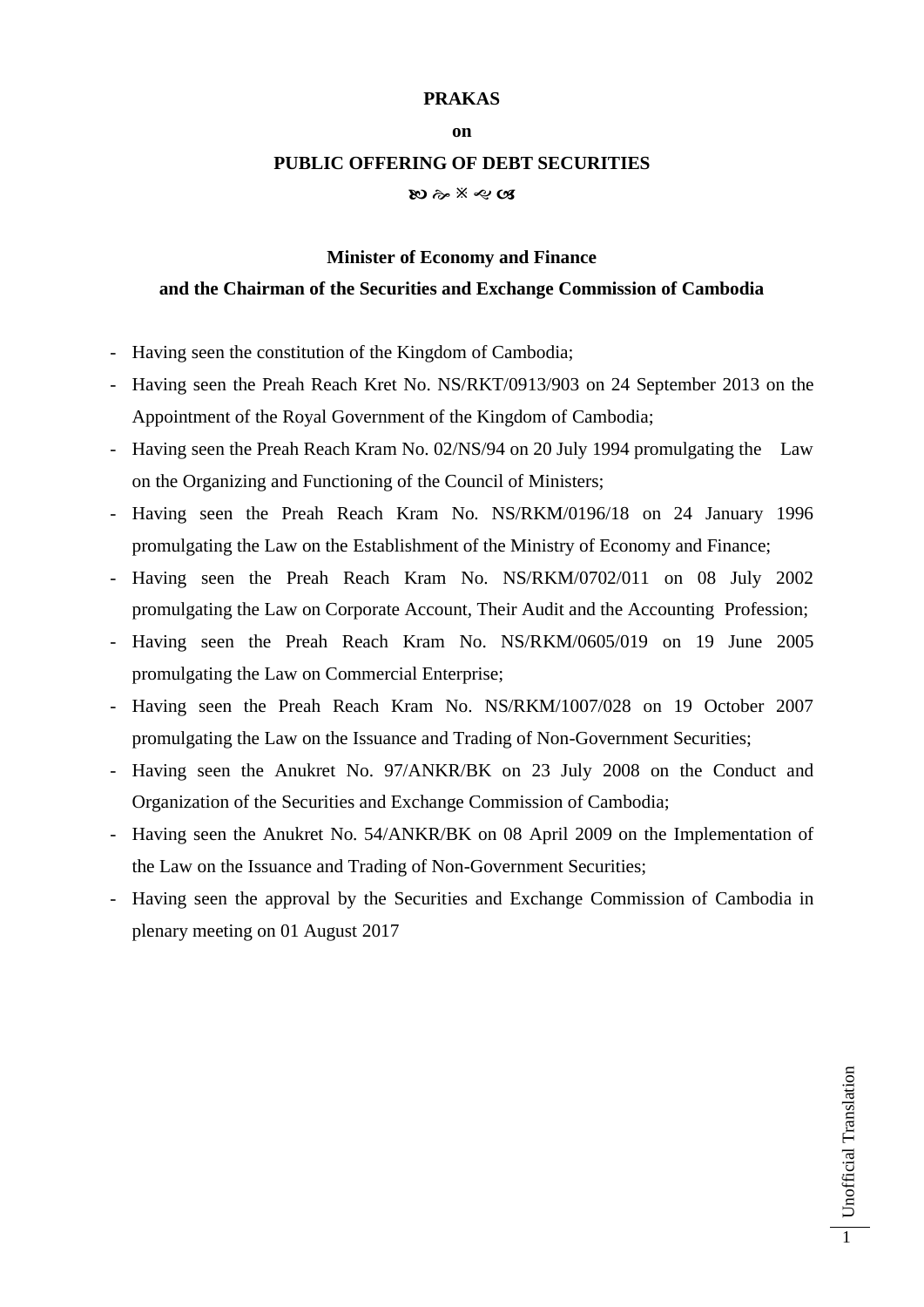# **HEREBY DECIDE CHAPTER I GENERAL PROVISION**

#### **Article 1– Purpose**

The purpose of this Prakas is to prescribe the requirements, mechanism, process, procedure, and the approval for public offering of debt securities in the Kingdom of Cambodia pursuant to the Law on Issuance and Trading of Non-government Securities and the ANUKRET on the Implementation of the Law on Issuance and Trading of Non-Government Securities and other related regulations.

### **Article 2– Definition**

Unless the context requires otherwise, the technical terms used in this Prakas have the meaning defined in this article and the glossary annexed to the Law on the Issuance and Trading of Non-Government Securities, and that of the ANUKRET on the Implementation of the Law on the Issuance and Trading of Non-government securities:

- 1- Off-Balance Sheet Items refer to all items not shown on the balance sheet which constitute future cash flow risk.
- 2- Coupon refers to the interest that the issuer promises to pay according to the terms and conditions of the debt securities.
- 3- Law refers to the Law on the Issuance and Trading of Non-Government Securities.
- 4- Issuer refers to an applicant for public offering of debt securities or entity having issued debt securities in public.
- 5- Guarantor refers to the legal entity or institution providing guarantee on the debt securities in accordance with the terms of the guarantee.
- 6- Bondholders Representative refers to an entity accredited by the SECC to be the bondholder representative in accordance with the adopted regulations.
- 7- Credit Rating Agency refers to an entity that is accredited by the SECC to provide rating service to a credit rated entity or debt securities issued.
- 8- Plain Bond refers to bond that has fixed coupon rate and will mature on a date fixed at the time of issue. Such bond does not have enhancement and/or additional call or put option and are not secured or guaranteed.
- 9- Guaranteed bond refers to bond that guarantee interest and principal payment by a third party in case the issuer defaults for the reason such as insolvency or bankruptcy.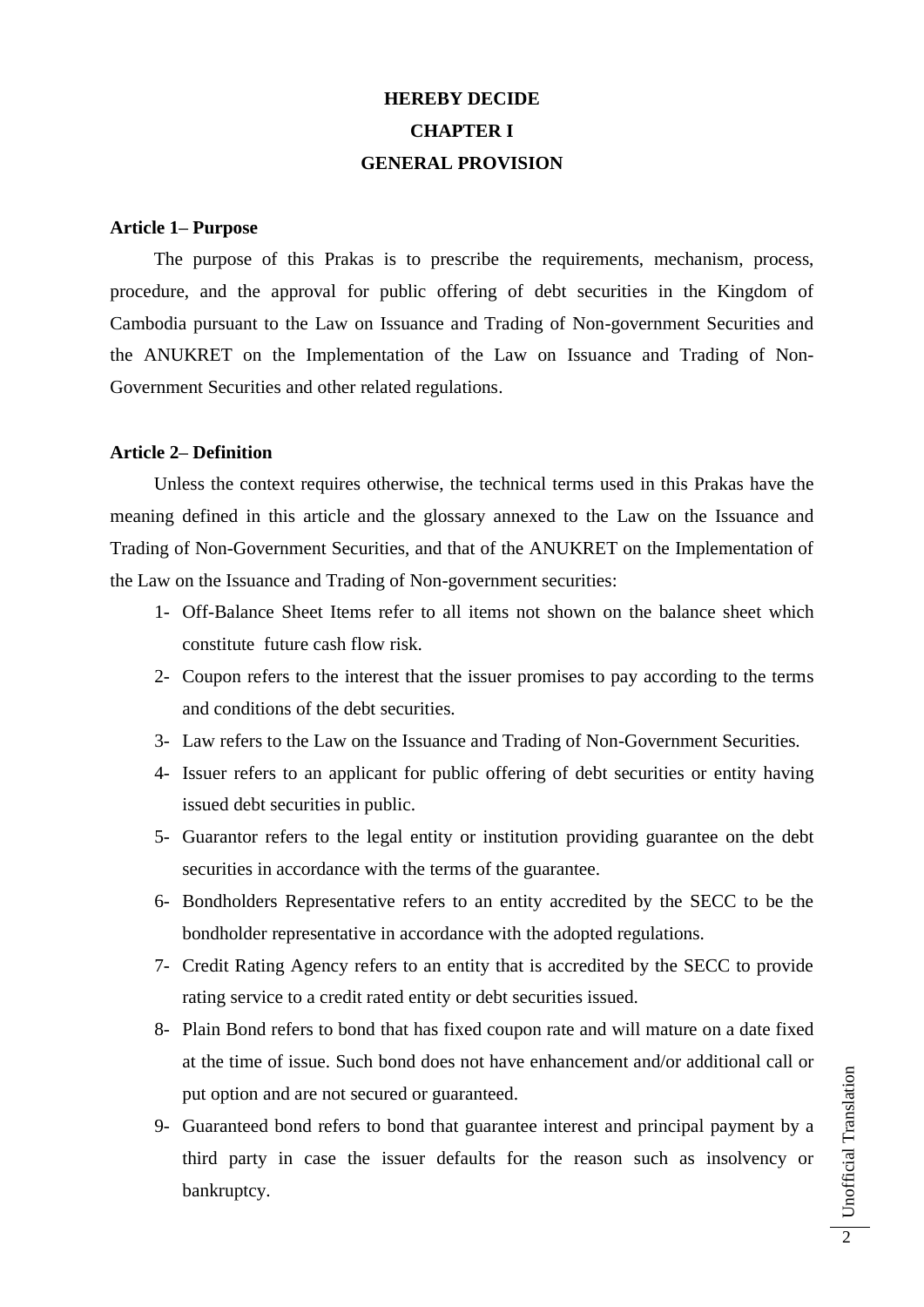- 10- Secured Bond refers to bond that are secured with asset except asset-backed securities which are stipulated in other related regulations.
- 11- Corporate Bond refers to a type of debt securities issued by the public limited company or permitted entity that have the obligation to pay principal, interest, and other obligations to bondholders.
- 12- Coupon Rate refers to the interest rate that the issuer promises to pay according to the term of the debt securities.
- 13- Anukret refers to the Sub-degree on the Implementation of the Law on the Issuance and Trading of Non-Government Securities.

#### **Article 3- Types of Debt Securities to be Offered**

The Debt Securities to be offered pursuant to this Prakas shall be plain bond, secured bond and guaranteed bond.

Any other types of corporate bonds to be offered such as: convertible bond and other types of bond shall comply with other requirements in separated regulation and shall obtain prior approval from the Director General of the SECC.

Other types of debt securities shall be specified by separated regulations.

### **Article 4– Features of Debt Securities**

Debt Securities to be offered under this Prakas shall have the following features:

- 1- Identity of the Issuer;
- 2- Face value;
- 3- Coupon rate or zero coupon rate in case debt securities are sold in discounted price;
- 4- Issue date;
- 5- Maturity date.

#### **Article 5- Private Placement of Debt Securities**

The offering of debt securities which meets the following conditions is considered as private placement:

1- The total number of people to whom the offering is made shall be no more than 30; within any 12 (twelve) month period; and

2- The offering shall not be publicly announced in any forms or by any means including the announcement intended for information inquiry or any advices on the securities investment.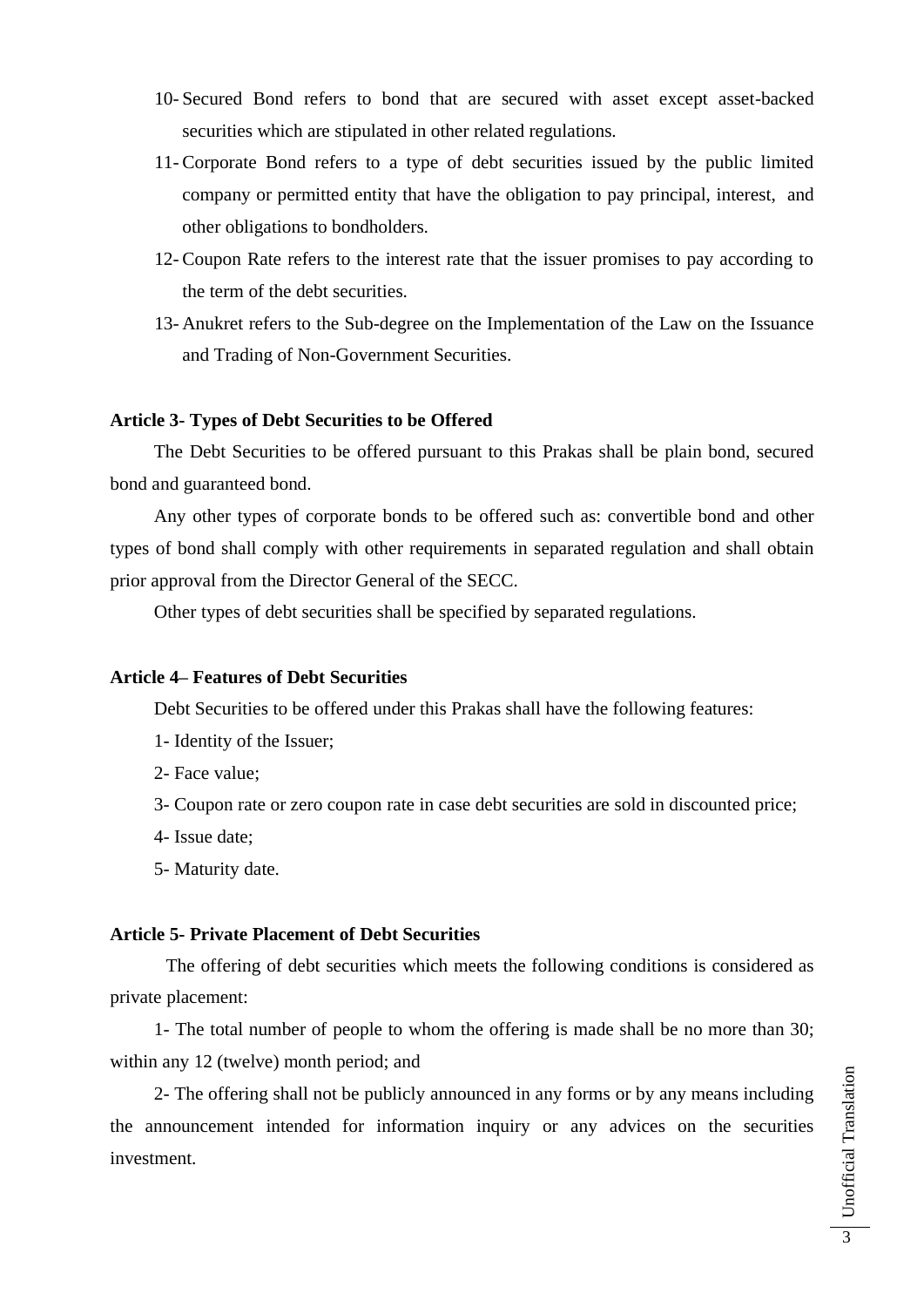A person or issuer who proposes to make private placement of debt securities shall file the related documents to the SECC. When the private placement is completed, those persons shall report the result without delay to the SECC.

Any other offering that is different from the above requirements shall be public offering which shall comply with the procedure as prescribed in the Law, Anukret and this Prakas.

#### **CHAPTER II**

# **REQUIREMENTS FOR PUBLIC OFFERING OF DEBT SECURITIES**

#### **Article 6- Requirements for Public Offering of Debt Securities**

An applicant for public offering of debt securities shall fulfill the following requirements:

1- Being a public limited company or permitted entity;

2- Having obtained the board of directors' resolution on the public offering of debt securities in accordance with the resolution of general shareholders' meeting;

3- Having historical financial statements and/or consolidated historical financial statement for the latest 2 (two) financial years which are audited in accordance with the existing law and regulations enacted in the Kingdom of Cambodia. In case a person who proposes to make public offering filling the application later than 45 (forty five) days after the end of the quarter, the applicant shall submit interim financial statements;

4- Having strong corporate governance with a clear management structure;

5- Having obtained credit rating from credit rating agency accredited by the SECC;

6- Having obtained prior verification on listing eligibility debt securities and the securities pricing from permitted securities market pursuance to article 7 of Anukret.

#### **Article 7- Requirements for Public Offering of Secured Bond**

In case of issuing secured bond, the applicant shall fulfill the following requirements:

- 1- Having fulfilled the requirements as prescribed in Article 6 of this Prakas;
- 2- Having collateral that complied with the following requirements:

 - Have the certification issued by relevant competent authorities that the collateral is free from any lien;

 - In case the collateral is real estate or long-term lease agreement, the value of such collateral shall be determined by asset valuation company accredited by the SECC;

3- The amount of proceeds received from the debt securities issuance shall not exceed 70 (seventy) per cent of the value of the collateral as at the date of application.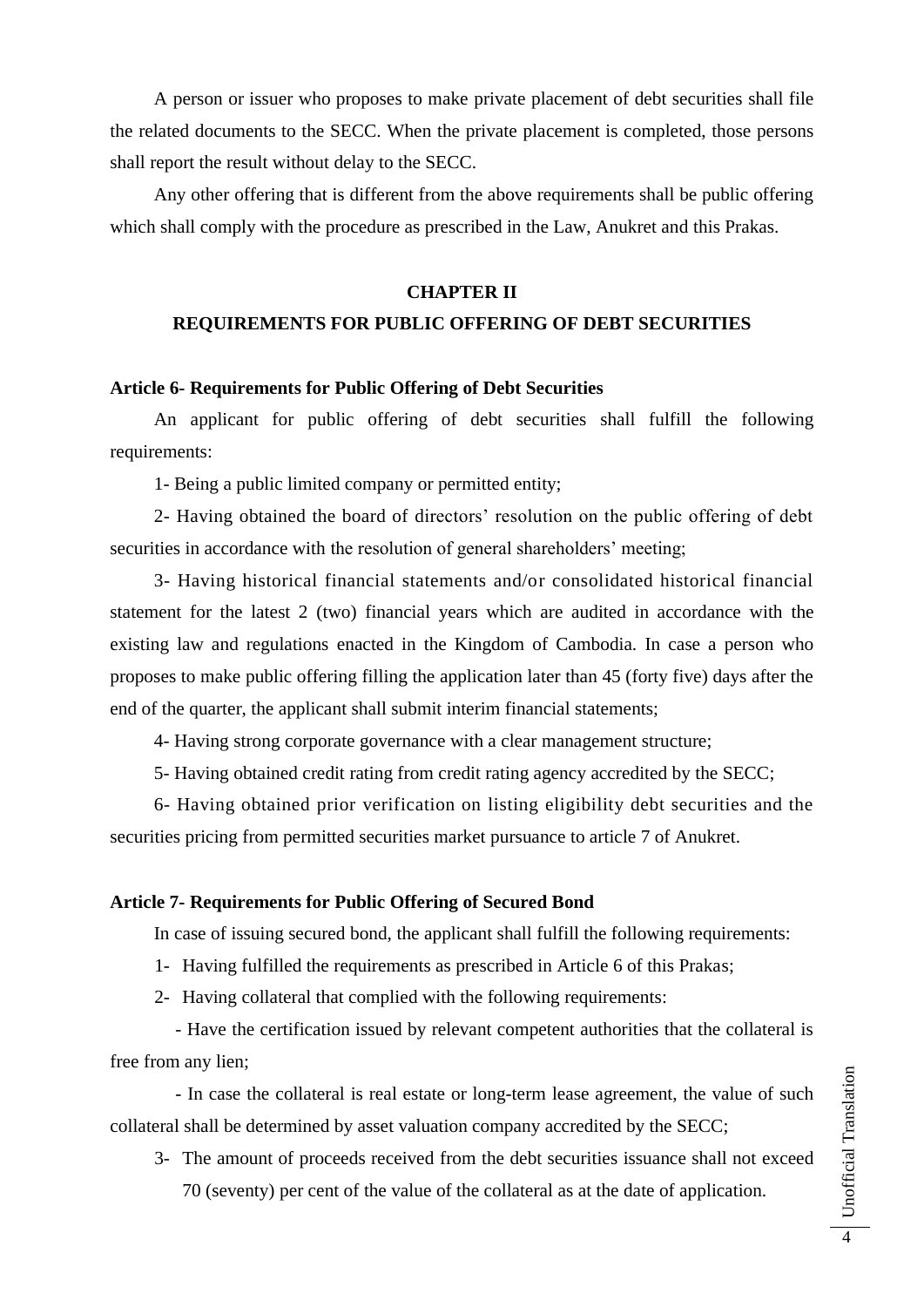# **Article 8- Requirements for Public Offering of Guaranteed Bond**

In case of issuing guaranteed bond, the applicant shall fulfill the following requirements:

- 1- Having complied with the requirement as prescribed in Article 6 of this Prakas excluding point 5.
- 2- Having guarantor who is accredited by the SECC. And the guarantor shall be rated by the credit rating agency accredited by the SECC.

# **Article 9- Debt Securities Offering by Listed Companies having Issued Equity Securities in Public**

The listed companies having issued equity securities in public and intending to apply for the public offering of debt securities shall comply with the requirements prescribed in Article 6 or Article 7 or Article 8 of this Prakas. However, the requirements on financial statement prescribed in point 3 in Article 6 of this Prakas shall be for only the latest 1 (one) financial year which shall be audited in accordance with existing law and regulations and interim financial statement (if any).

# **Article 10- Documents for Public Offering of Debt Securities Application**

An applicant shall have:

- 1- Application in the form determined by the SECC;
- 2- Disclosure document in the form determined by the SECC;
- 3- Attached documents as follows:
	- a- A certified copy of certificate of incorporation;
	- b- A certificated copy of article of association;
	- c- The board of directors' resolution on the public offering of debt securities;

d- Power of attorney which transfers right to director or CEO of the issuer which is signed by chairman of the board of director and all directors;

e- Letter from commercial bank which is a cash settlement agent certifying the opening a separate account for the public debt securities issuance purpose;

f- Accountant's report issued by firm providing audit service accredited by the SECC in case of the financial statement specified in point 3 of Article 6 above have not audited by firm providing audit service accredited by the SECC.

g- Due diligence report issued by underwriter licensed by the SECC;

h- Due diligence report issued by lawyer accredited by the SECC;

i- Credit rating report issued by credit rating agency accredited by the SECC;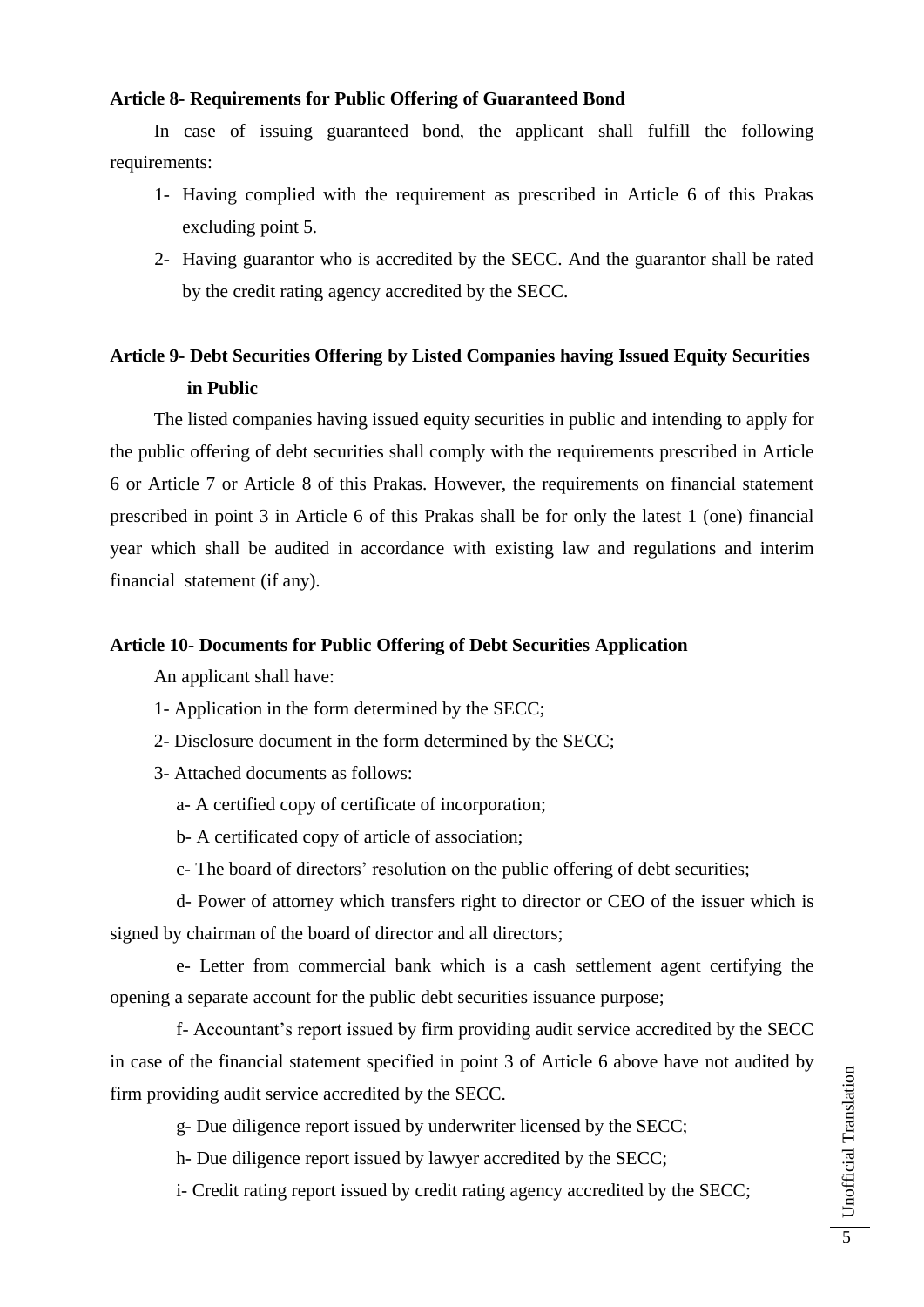j- Loan agreements (if any);

k- Material agreements (if any);

l- A certified copy of underwriting contract or plan for entering the underwriting contract with the underwriter;

m- A certified copy of agreement with credit rating agency;

n- A certified copy of agreement with bondholders representative;

o- A certified copy of agreement with securities registrar, securities transfer agent, and paying agent;

p- VAT certificate, which shall have a tax identification number and documents confirm tax duty compliance.

q- In case the applicant wish to issue secured bonds, the applicant shall have the following additional documents:

a- Evidence of the collateral;

- b-Certificate from the related authority, which states that the collateral is free from any lien;
- c- Report on the asset valuation issued by valuation company accredited by the SECC.

r- In case the applicant wish to issue guaranteed bond, the applicant shall have the following additional documents:

> a- Credit rating report on guarantor issued by the credit rating agency accredited by the SECC;

b-Guarantor agreement.

s- Other documents as required by the Director General of the SECC.

#### **CHAPTER III**

#### **APPROVAL ON PUBLIC OFFERING OF DEBT SECURITIES**

# **Article 11- Application for Public Offering of Debt Securities**

An entity who intends to make public offering of debt securities shall submit application as stipulated in article 10 of this Prakas to seek approval for public offering of debt securities and get disclosure document registered pursuance to Article 12 and 17 of the Law and Article 9, Article 10, Article 11, and Article 13 of the Anukret and this Prakas.

Disclosure document shall contain the information as stipulated from Article 12 to 22 of this Prakas. Disclosure document shall have signature of chairmen of board of directors, directors, CEO and CFO of the applicant.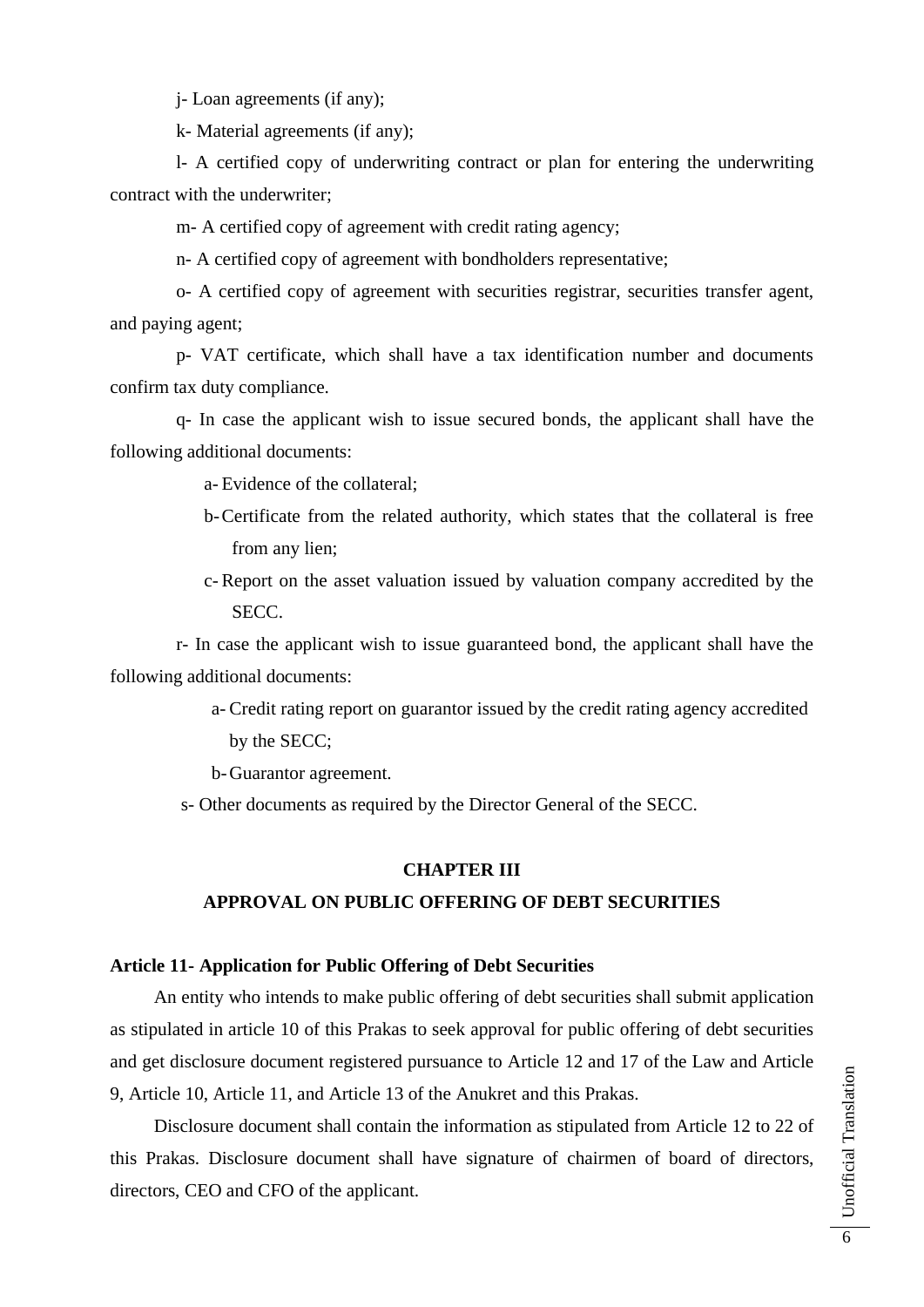# **Article 12– Disclosure Document**

Disclosure document shall have the minimum contents as follow:

- 1- Note to investors;
- 2- Tentative timetable for the offering;
- 3- Identity of related entities who prepare disclosure document;
- 4- Definitions, abbreviations and technical terms;
- 5- Summary of disclosure document;
- 6- Information about the public offering of debt securities;
- 7- Information about the use of proceeds;
- 8- General information about the applicant;
- 9- Information about operation including business strategies and business plan;
- 10- Information about risk factors;
- 11- Information about corporate governance;
- 12- Information about relationships and transactions with related parties;
- 13- Financial information and/or consolidate financial information;
- 14- Operational and financial review and forecasting;
- 15- Other information;
- 16- Appendix.

Disclosure document shall contain the statement saying *"All information in the disclosure document is under the responsibility of the issuer and the entities related to the preparation of this disclosure document*".

# **Article 13– Summary of Disclosure Document**

Disclosure document shall have summary of the following information:

- 1- Overview of the applicant;
- 2- Information about business strategies and business plan;
- 3- Information about directors and shareholders;
- 4- Key financial information;
- 5- Material information related to the public offering of debt securities;
- 6- Information about the use of proceeds;
- 7- Information about risk factors.

### **Article 14– Information about the Public Offering of Debt Securities**

Disclosure document shall have the information about the public offering of the debt securities as follow: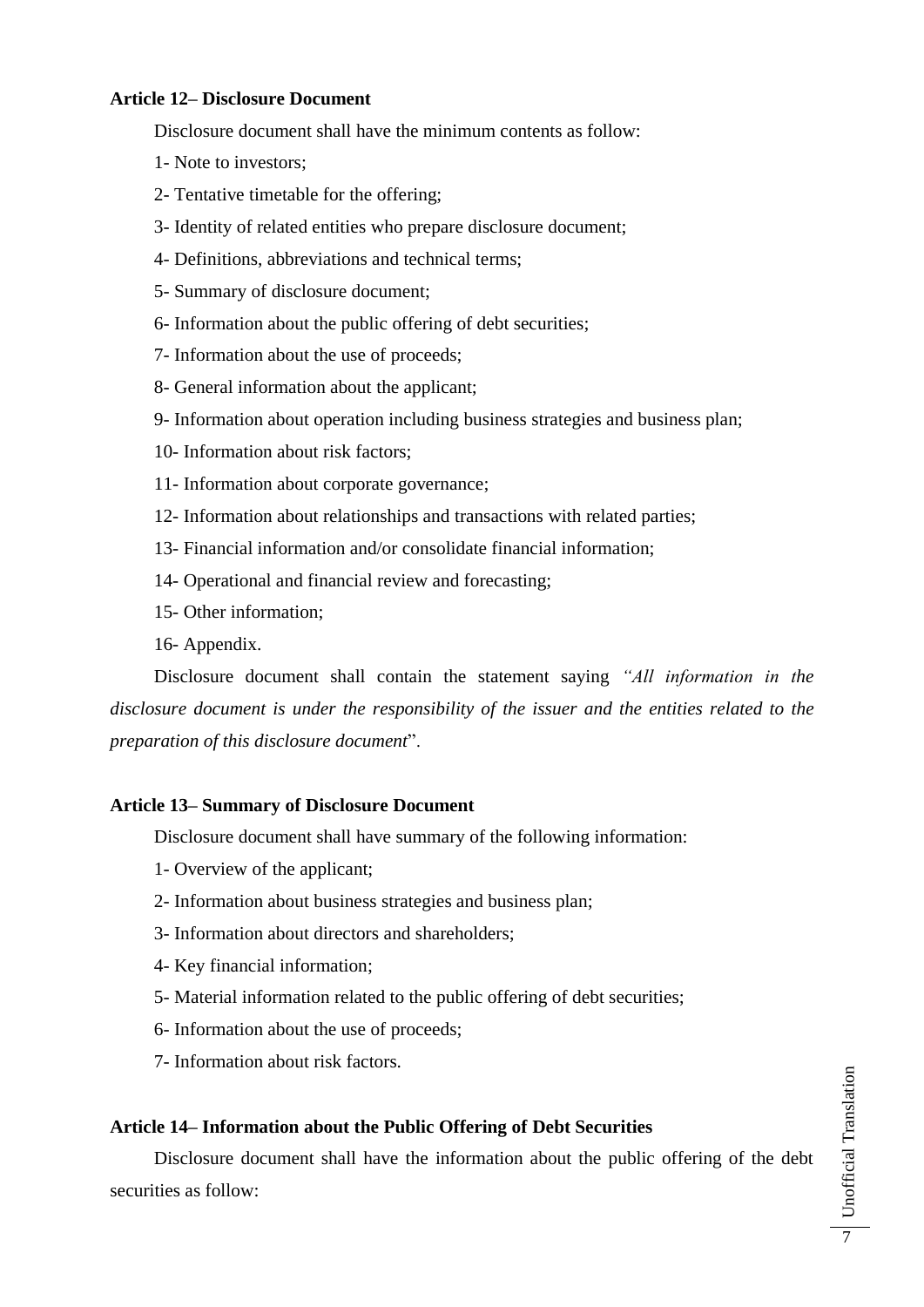- 1- Description of debt securities by stating the rights and requirements attached to the debt securities being issued;
- 2- Terms and conditions of the debt securities;
- 3- Price and coupon rate of the debt securities being offered;
- 4- Method of price determination of the debt securities;
- 5- Allotment plan of the debt securities;
- 6- All expenses related to the public offering of debt securities;
- 7- Appointment, power and obligation of bondholder representative;
- 8- Condition for the removal of bondholder representative;
- 9- Debt securities holders' meeting;
- 10- Procedure, date, and place for settlement of coupon and principle;
- 11- Event of default;
- 12- Material information related to underwriting contract or plan for entering the underwriting contract with the underwriter;
- 13- Credit rating;
- 14- Other information required by the Director General of the SECC.

In case of issuing secured bond, the disclosure document shall have additional information as follow:

1-The asset being used as collateral;

2-Information about the securing arrangement such as feature and conditions of such arrangement.

In case of issuing guaranteed bond, the disclosure document shall have additional information as follow:

- 1. Information about the guarantor;
- 2. Material information of the guarantor agreement;
- 3. Guarantor credit rating.

# **Article 15– Information about the Use of Proceeds**

Disclosure document shall disclose how the net proceeds of the offering shall be used, indicating the amount to be used for each purpose.

The disclosure document shall disclose a schedule mentioning the stage of implementation and the utilization of the proceeds. If the proceeds are to be used for contracts covering, the disclosure document shall disclose the validity term of such contracts.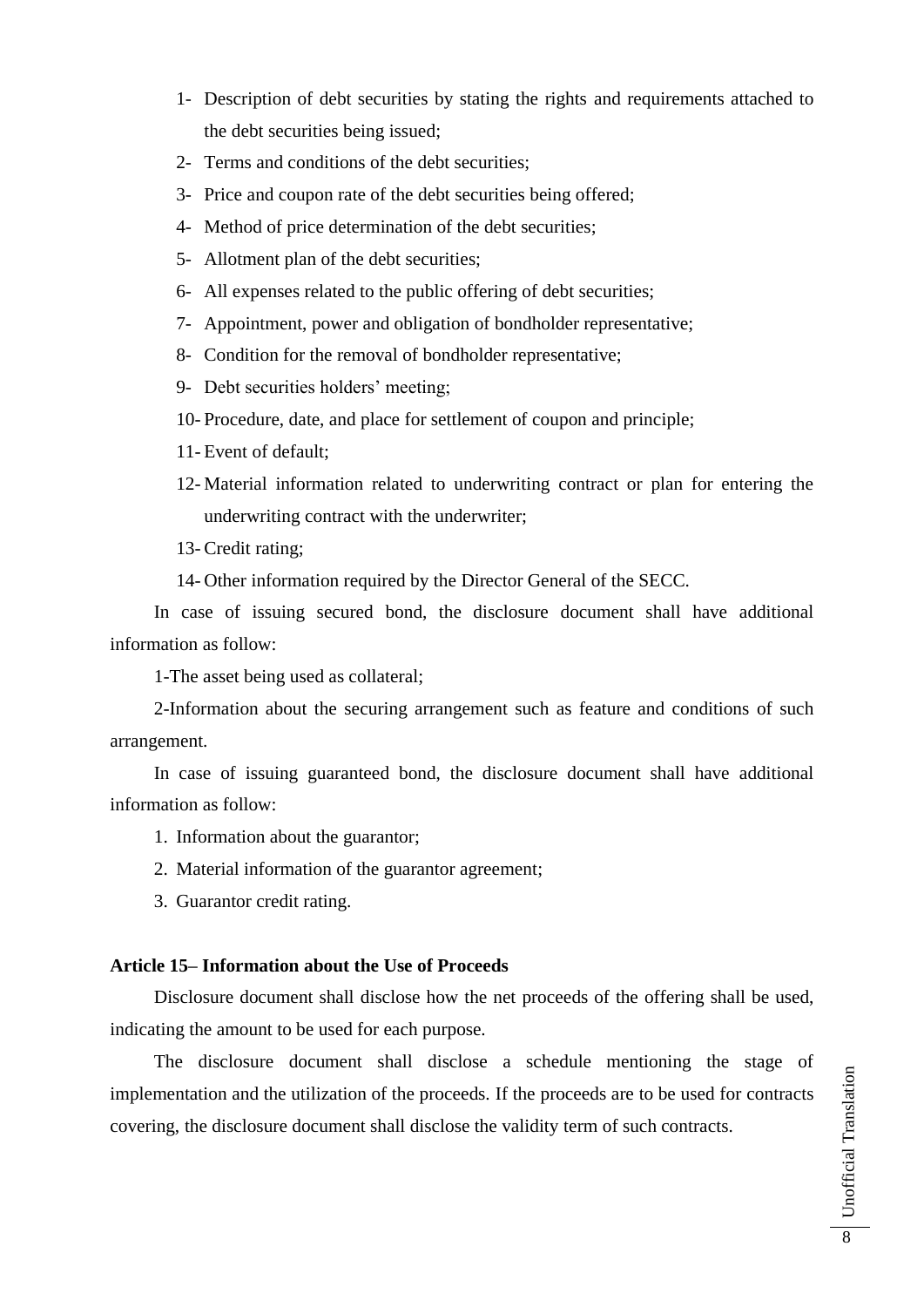In case the public offering of debt securities is related to investment plan, the disclosure document shall disclose such investment plan. In case there are more than 1 (one) investment plan, such plans shall be disclosed separately in detail in the disclosure document.

#### **Article 16– Information about the Applicant**

Disclosure document shall disclose the following information about the applicant:

- 1- History and development;
- 2- Strategy and business plan;
- 3- Business description;
- 4- Industry overview;
- 5- Group structure;
- 6- Information related to the issuer's non-current assets;
- 7- Information about issuer's tax obligation.

#### **Article 17– Information about Risk Factors**

Disclosure document shall disclose all risk factors that are related to the applicant's business including the risk that occurs from its operation and the industry as well as their direct or indirect effect on the financial position and the result of the operation and investment of the applicant.

Disclosure document shall disclose the risk analysis and management view including risk mitigation for such risk factors.

#### **Article 18– Information about Corporate Governance**

Disclosure document shall disclose the following information about corporate governance:

1- Information about shareholders;

2- Information about directors, senior officers, company secretary and corporate disclosure officer;

3- Information about board of director and board's committee;

4- Information about the involvement of directors and senior officers in certain legal proceeding;

5- Information about remuneration or compensation of directors and senior officers;

6- Information about related parties of the applicant;

7- Information about the other corporate governance condition that is prescribed in the enacted Law, Anukret, and regulations.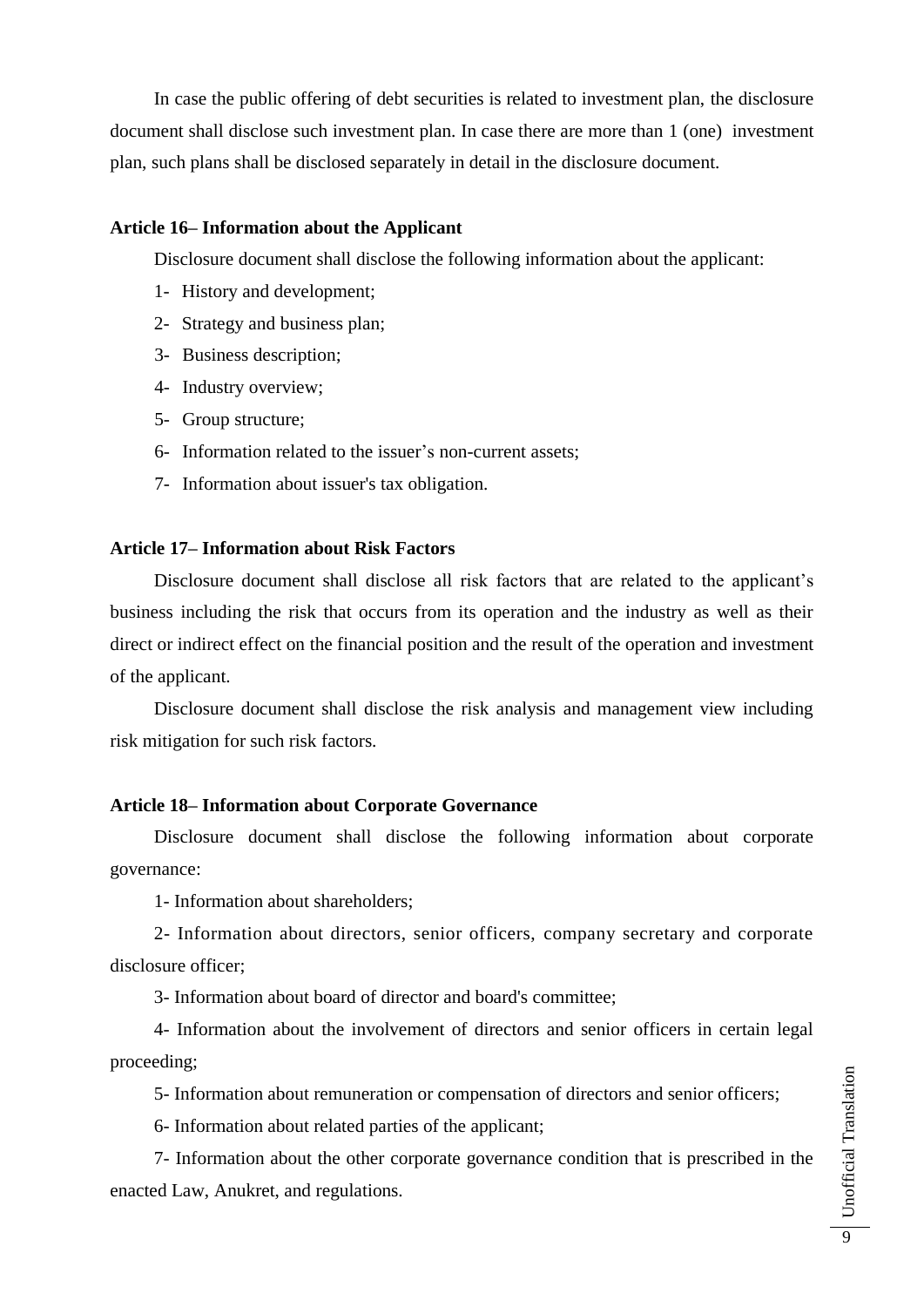### **Article 19- Information about Relationships and Transactions with Related Parties**

Disclosure document shall disclose any material transaction with related parties that occurred during the latest 02 (two) years by providing the name, relationship, amount and nature of the interest in the transaction occurred between the applicant and any related parties as follow:

1- Any director or senior officer;

2- Shareholder holding at least 05 (five) percent;

3- Any member of the immediate family (including husband, wife, children, parents, brothers, and sisters) of any person as mentioned in point 1 and point 2 above;

4- A person who have relationship with the director of the applicant, subsidiaries or holding company of the applicant, where the relationship occurred during the operation of the applicant or in any arrangement made by the applicant;

5- A person who used to be director or any person connected with the director of the applicant where the relationship occurred during the business operation;

6- Director holding any position in an association or non-profit organization or in any entities other than the applicant;

7- Director receiving any interest from the applicant regardless of financial or nonfinancial one.

In case the applicant has transaction with its directors or shareholders, the disclosure document shall disclose the following information:

1- Names of the directors or shareholders;

2- Types and the value of assets, services, remuneration or compensation received or given to the applicant directly or indirectly;

3- Description of the operation specifying the size, nature and possible conflicts of interest;

If the applicant has acquired or is going to acquire moveable or/and immoveable property from the directors or shareholders, the disclosure document shall specify the method used to determine the price and the amount paid for such assets.

#### **Article 20- Financial Information**

Disclosure document shall contain historical financial information and /or consolidated historical financial information in the form as determined by the SECC and shall attach the financial report which have prepared and audited in accordance with the Law and enacted regulation in the Kingdom of Cambodia.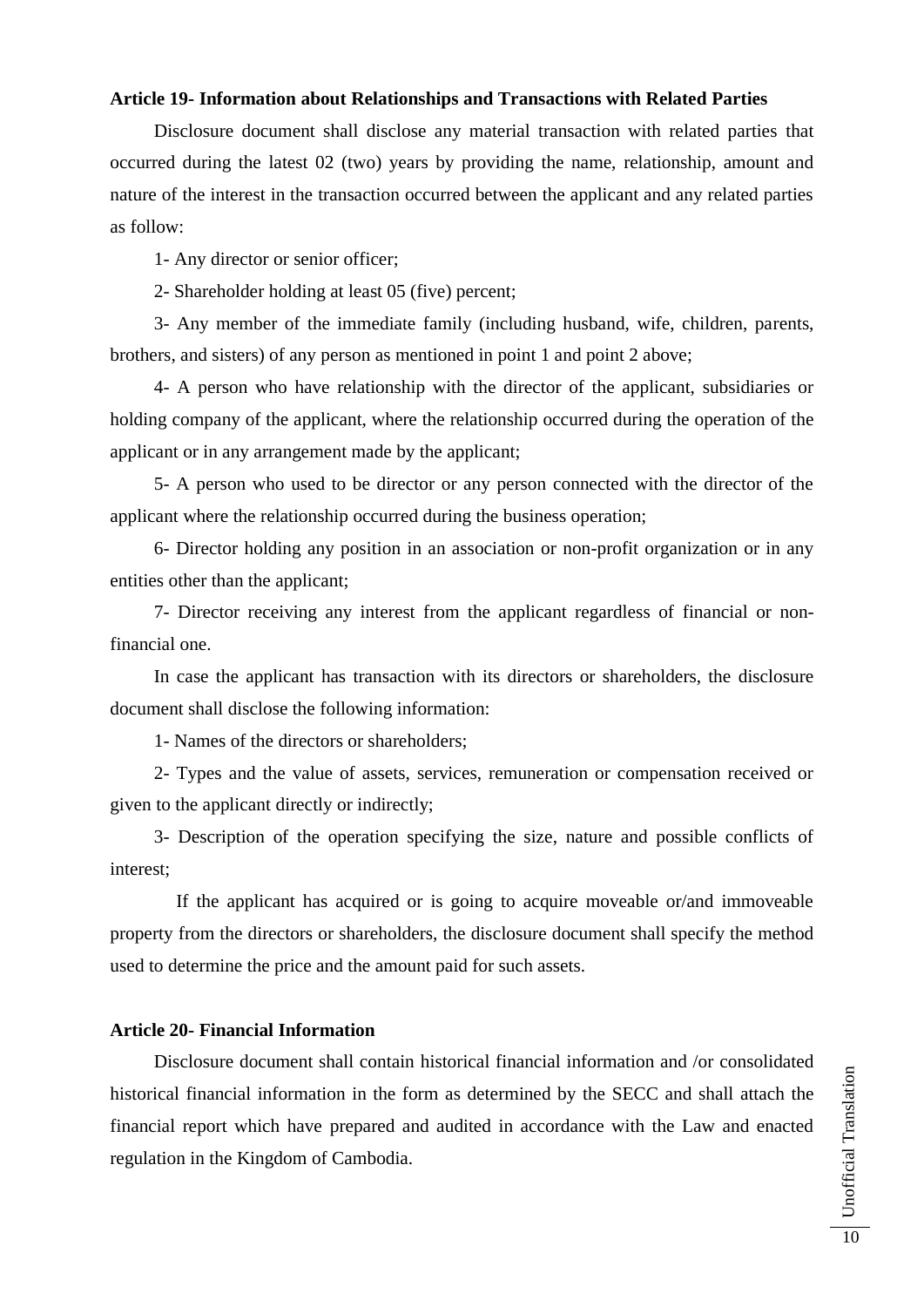# **Article 21- Operational and Financial Review and Forecasting**

The disclosure document shall have the operational and financial review and forecasting information as follow:

- 1- Operating result;
- 2- Liquidity and capital resources;
- 3- Trend information, profit and cash flow forecasting for 1 year period;
- 4- Off-balance sheet management (if any).

### **Article 22- Annex of Disclosure Document**

The disclosure document shall attach the following documents:

1- Terms and conditions of the debt Securities;

- 2- Code of conduct for directors and senior officers;
- 3- Asset valuation report (if any);

4- Auditor report or accountant's report issued by firm providing audit service accredited by the SECC;

5- Auditor report issued by firm providing audit service which is not accredited by the SECC;

6- Interim financial statement reviewed by the independent auditor (if any);

7- Summary credit rating report issued by credit rating agency accredited by the SECC;

8- Summary credit rating report on guarantor issued by the credit rating agency accredited by the SECC in case of issuing guaranteed bond;

9- Declaration by the applicant to certify the accuracy and the compliance with the law and regulations of the documents and information submitted to the SECC;

10- Experts' consent letter (if any).

### **Article 23- Responsibility of Experts**

Pursuance to article 9 and article 10 of the Anukret, experts and the related parties who gave the consent in writing for any statements, report or opinion used in the disclosure document shall be responsible for such statement, report or opinion.

# **Article 24- Responsibility of the Applicant and Related Parties**

The applicant shall be fully responsible for accuracy, adequacy and reliability of the information contained in the disclosure document.

Unofficial Translation Unofficial Translation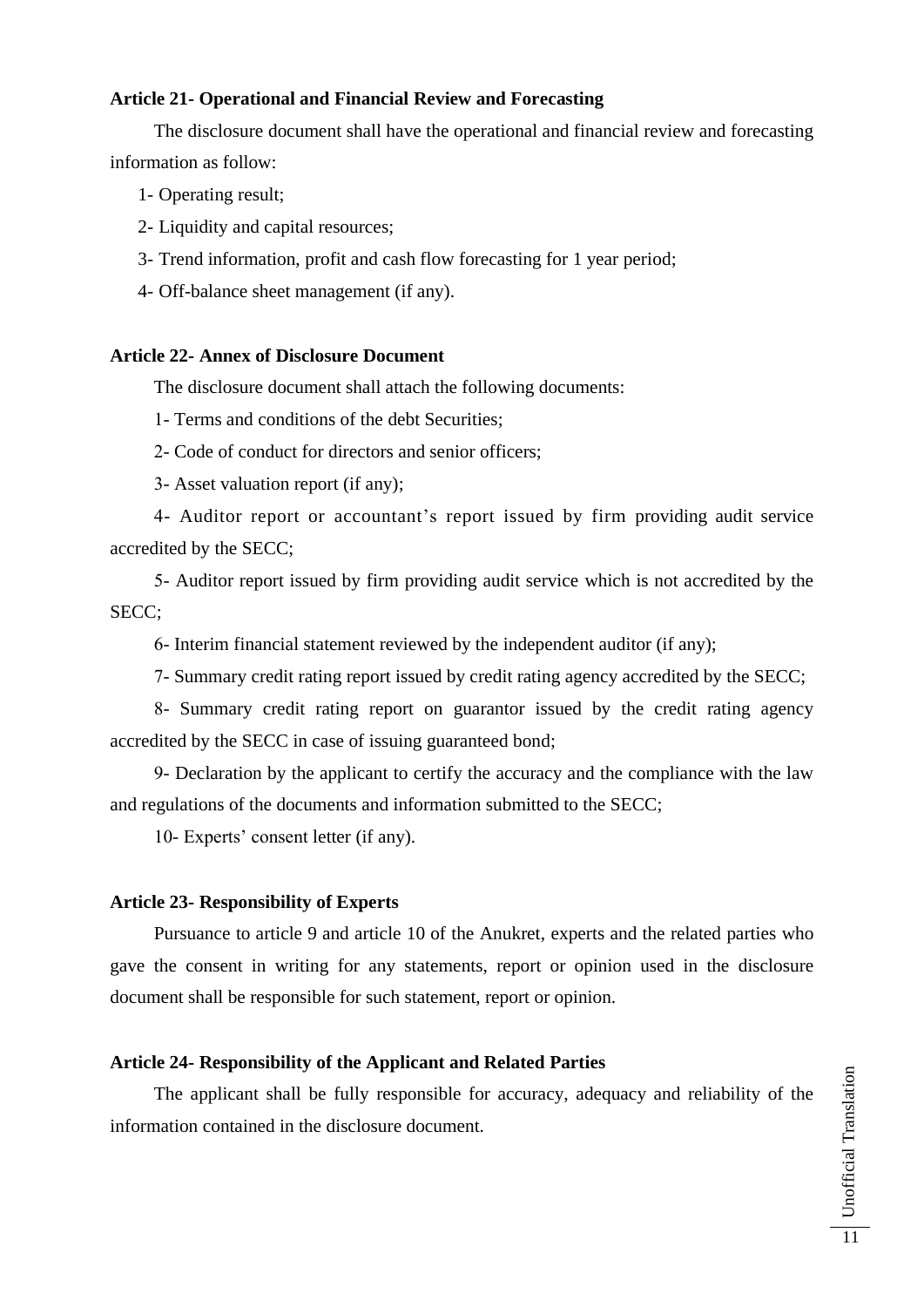The securities firm and any other related entities providing opinion or information and having participated in preparing the disclosure document shall be responsible for such opinion or information and the participation.

#### **Article 25- Supplement, Replacement, Confirmation or Clarification Information**

The Director General of the SECC may require an applicant to provide supplementary, replacement, confirmation or clarification information. The applicant shall respond within 15 (fifteen) working days or any specific time period determined by the Director General of the SECC from the date of issuing the written notification. In case the applicant cannot satisfy the above request, the Director General of the SECC may take measures pursuance to the existing law and regulations.

# **Article 26- Approval in Principle of Disclosure Document**

The Director General of the SECC shall inform the applicant in writing about the rejection or approval in principle of the disclosure document within 30 (thirty) working days after receiving the complete documents.

#### **Article 27- Rejection of the Proposal for Public Offering of Debt Securities**

The Director General of the SECC may reject the proposal for public offering of debt securities based on the following reasons:

1- The applicant doesn't satisfy the requirements as prescribed by the Law, Anukret and this Prakas;

2- The information or documents submitted to the SECC contain incomplete, false or misleading information or lack of any material information;

3- The applicant is in the situation leading to termination or bankruptcy;

4- The non-compliance or partial compliance with the court's decision which requires the applicant to pay any judgment sum;

5- The applicant or director, CEO, management or the controlling shareholder of the applicant:

- a- Is not a person of good character as prescribed by Article 42 of the Anukret;
- b- Has conducted or engaged in any other business in such a way as to cast doubt on its or his/her competence and soundness of judgment;
- c- Has conducted any business appearing deceitful or oppressive or otherwise improper;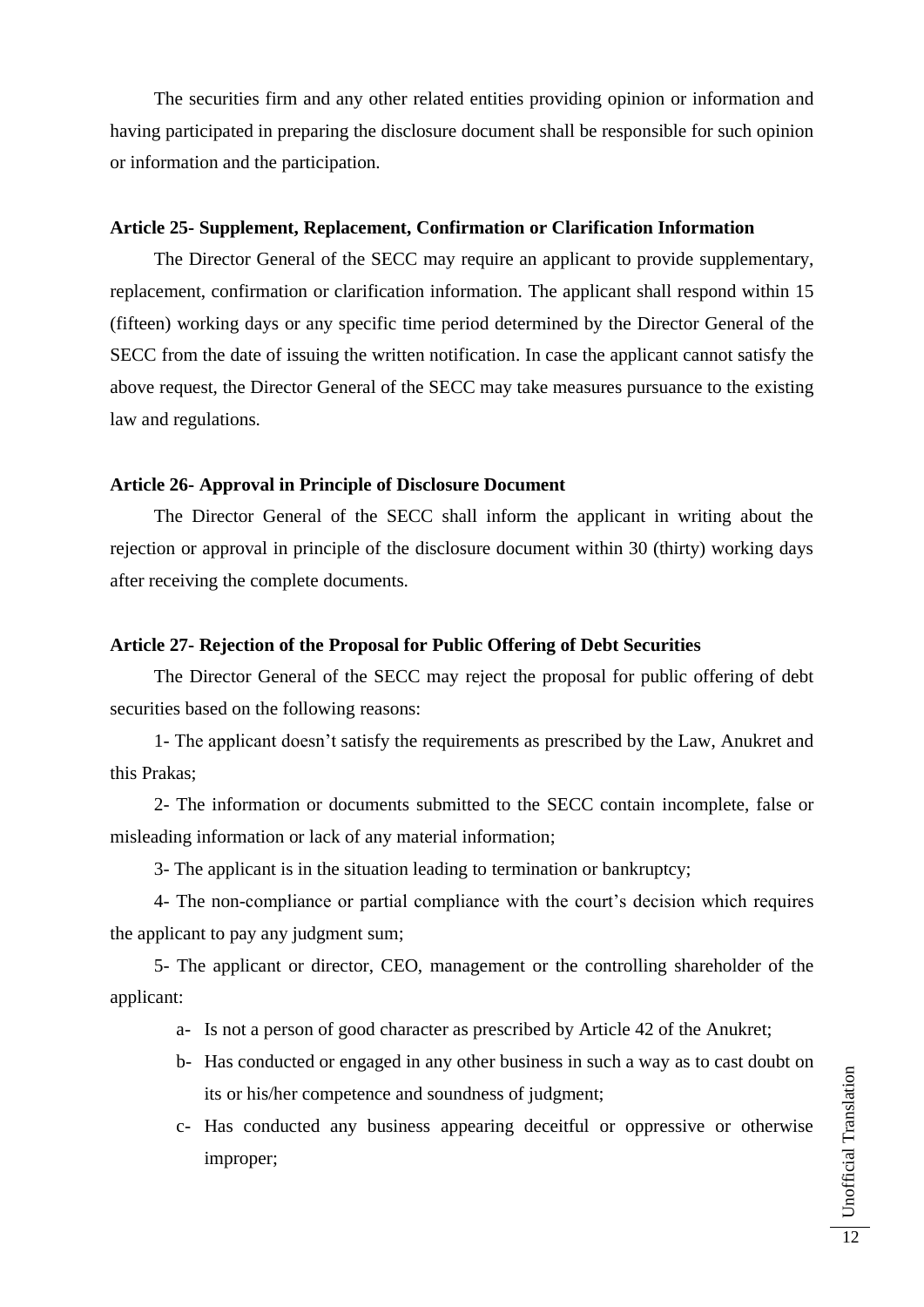- d- Has shown the fact that it or he/she may not be able to act in the best interest of its clients because of its or his/her reputation, character, financial integrity and reliability;
- e- Has shown the fact that it or he/she may not be able to carry out the businesses under the license condition efficiently, honestly or fairly.

6- Any of directors, CEO, managers or controlling shareholders of the applicant has work in such position in any bankrupt company, whether within or outside the Kingdom of Cambodia within the latest 05 (five) years as at the date of filing the application;

7- The financial position or business conduct of the applicant is not sufficient to ensure sustainability and reliability of the business operation;

8- Other circumstances, such as:

a- Directors, CEO, managers or controlling shareholder of the applicant cannot operate business properly; or

b- The business conduct of the applicant is not trustworthy.

9- The approval to the applicant will affect public interests by considering the conditions as mentioned in Article 14 of the Law.

#### **CHAPTER IV**

# **PUBLIC OFFERING OF DEBT SECURITIES**

### **Article 28- Approval and Registration of Disclosure Document**

The applicant who obtained approval in principle of the disclosure document may obtain the approval and registration of disclosure document from the Director General of the SECC after:

1- Having prepared terms of offer including the debt securities pricing which have obtained confirmation from the permitted securities market; and

2- Having obtained approval on the terms of offer as mentioned in point 1 above from the Director General of the SECC pursuance to article 12 of the Anukret.

# **Article 29- Subscription**

After obtaining approval and registration of the disclosure document, the subscription of debt securities can commence within the validity period of the disclosure document that is prescribed in point 3 of Ariticle 7 of the Anukret. When the subscription is completed, the issuer shall submit the report of subscription result to the SECC without delay.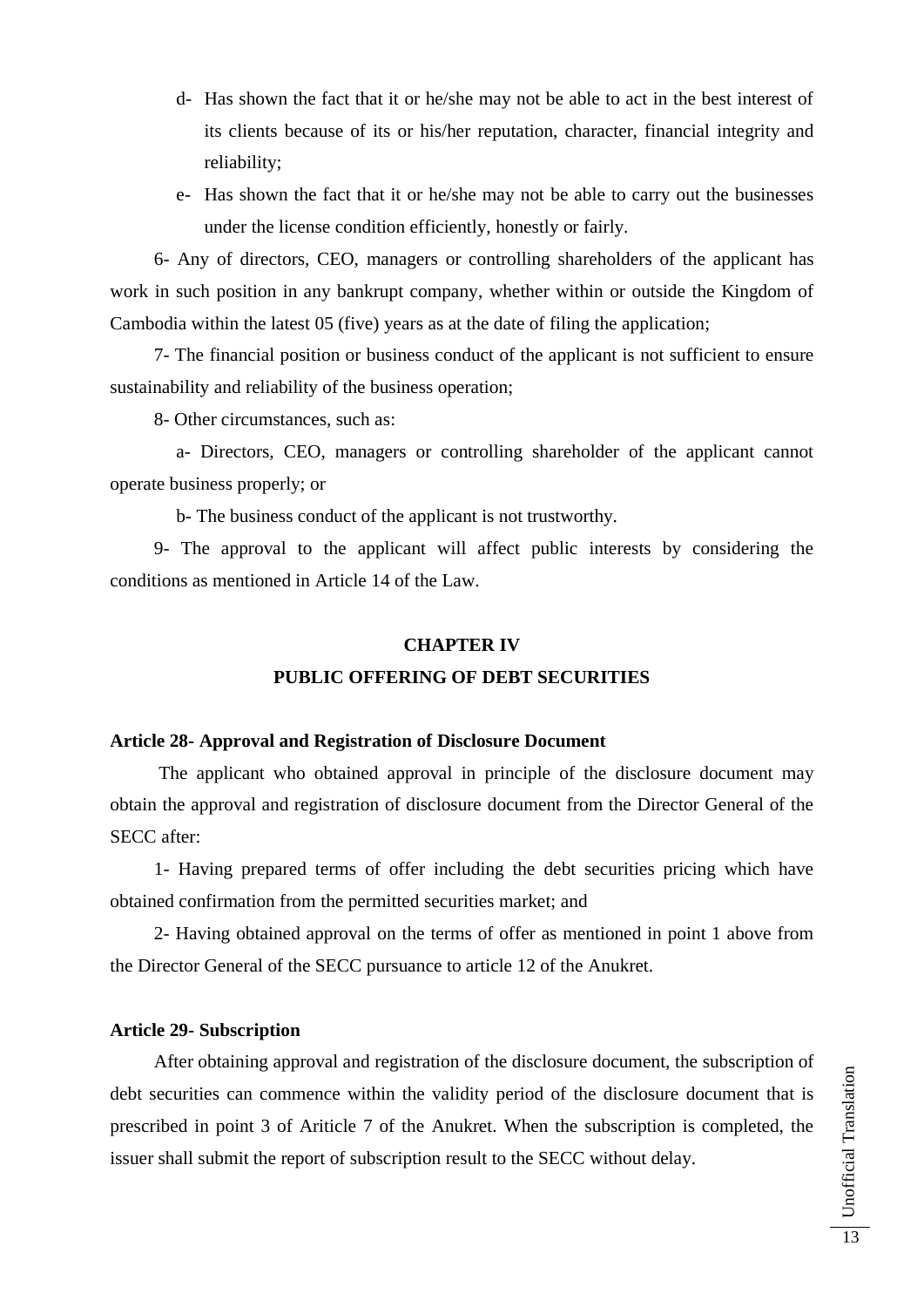The subscription shall be conducted through securities firm licensed by the SECC as stipulated in Article 16 and Article 17 of the Anukret. The securities firm shall deposit the cash received from the subscription into a separate bank account opened with commercial bank as stipulated in Article 18 of the Anukret. The list of subscribers' names shall be kept with the securities registrar.

The subscription form shall be determined by the SECC. Each subscription shall be considered as completed when subscribers have correctly filled in the subscription form, fully paid and received receipt issued by the securities firm. The subscribers may not withdraw amounts paid for the subscription, except for the case stipulated in point 4 b of Article 7 and point 2 of Article 18 of the Anukret and Article 32, 33 and 34 of this Prakas.

#### **Article 30- Subscription the Remaining Debt Securities**

After the end of subscription date, in the case debt securities remain unsubscribed, the underwriter of the issuer shall subscribe to those remaining debt securities or those as stated in the underwriting agreement and pay fully the issuer in cash or with other financial instruments as prescribed by Article 8 of the Anukret, within 30 (thirty) days from the closing date of the subscription. The issuer shall submit the report on the subscription of the remaining debt securities to the SECC without delay.

### **Article 31- Distribution of Debt Securities**

The securities firm shall distribute debt securities at the price set in the registered disclosure document.

The issuer, securities registrar or securities firm shall distribute and dispatch debt securities to successful subscribers within 15 (fifteen) working days from the closing date of subscription of the debt securities.

#### **Article 32- Suspension of Registered Disclosure Document**

The registered disclosure document may be suspended by the Director General of the SECC in accordance with Article 21 of the Law. In this case, the issuer and the securities firm shall stop receiving subscription application and shall inform the subscribers and the public immediately about the suspension. The issuer and the securities firm shall inform the subscribers that they are entitled to withdraw the agreement of public offering and get refund. The issuer and the securities firm may continue to receive the subscription application after the problems causing the suspension are resolved; and having re-obtained the approval from the Director General of the SECC.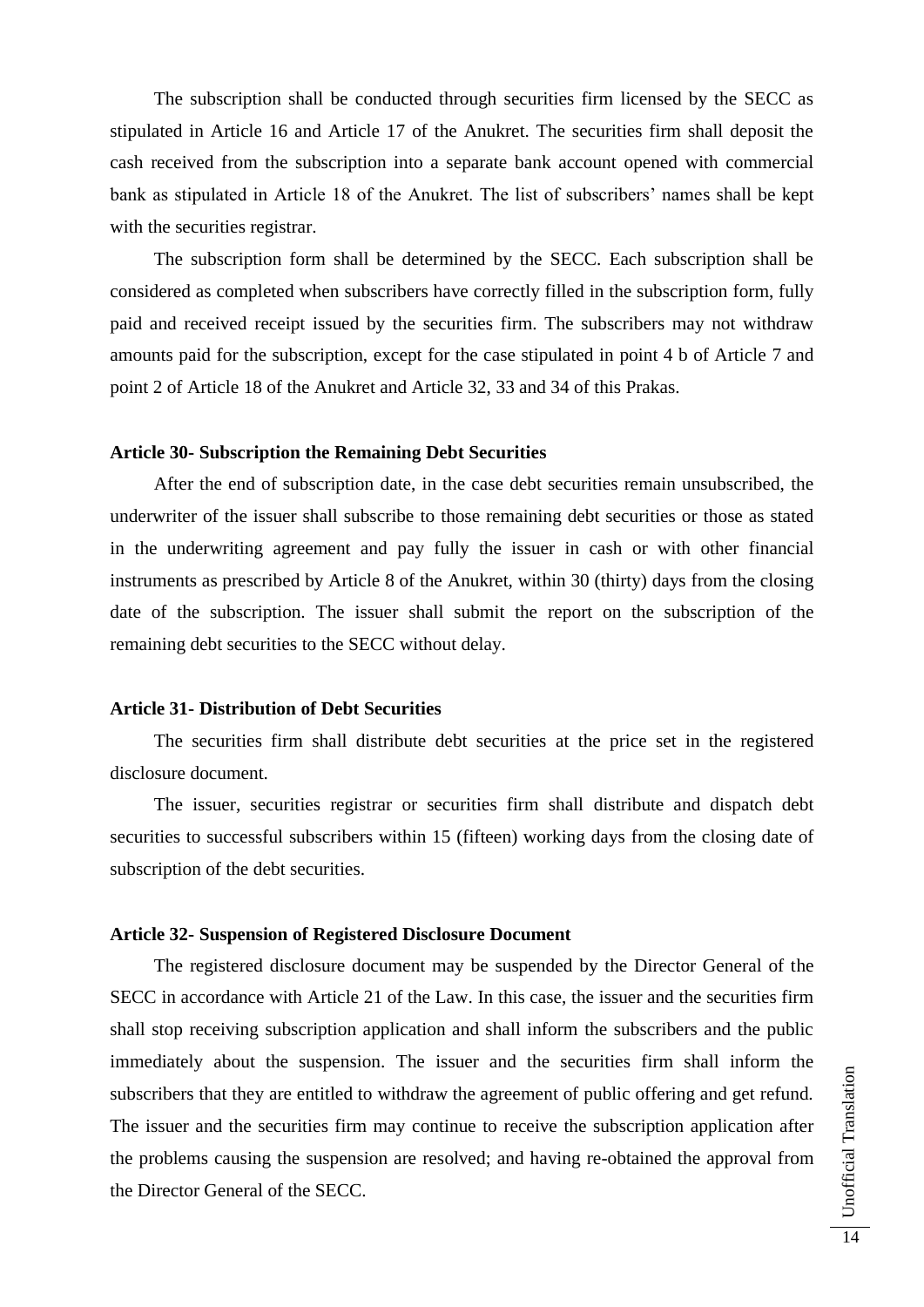# **Article 33- Public Announcement on Cancellation of Registered Disclosure Document**

The issuer shall announce the cancellation of registered disclosure document to the subscribers and public immediately through the media recognized by the Director General of the SECC by specifying the following:

- 1- Reason of the cancellation of the registered disclosure document;
- 2- Date of the decision on the cancellation of the registered disclosure document;
- 3- Time, place and the method of refund to the subscribers who pay or deposit money for the subscription. The refund shall be made no longer than 15 (fifteen) working days after the cancellation date;
- 4- Other information required by the Director General of the SECC.

#### **Article 34- Failed Subscription of Debt Securities**

The registered disclosure document may be cancelled in case the subscription fails.

#### **Article 35- Report on Result of Public Offering of the Debt Securities**

The issuer shall submit the report on result of the public offering of debt securities to the SECC in accordance with the form determined by the Director General of the SECC, attached with written letter from the commercial bank which is a cash settlement agent on the amount contained in the separate account created for purpose of the public offering.

# **Article 36- Complying with the Procedure at Permitted Securities Market**

The issuer shall comply with the procedure at the permitted securities market to list its debt securities for official trading on the permitted securities market in accordance with Law, Anukret and enacted regulations.

### **CHAPTER V**

## **ADVERTISEMENT AND PUBLIC ANNOUNCEMENT**

#### **Article 37- Advertisement and Announcement**

Any advertisement, announcement or statement related directly or indirectly to issuing and offering of debt securities shall be done in compliance with requirements as stipulated in Article 14 of Anukret and permitted in writing by the Director General of the SECC pursuance to Article 15 of Anukret.

Prior to obtaining the approval in principle of disclosure document, the issuer may make contact with potential investors, directly or through securities firms, about the public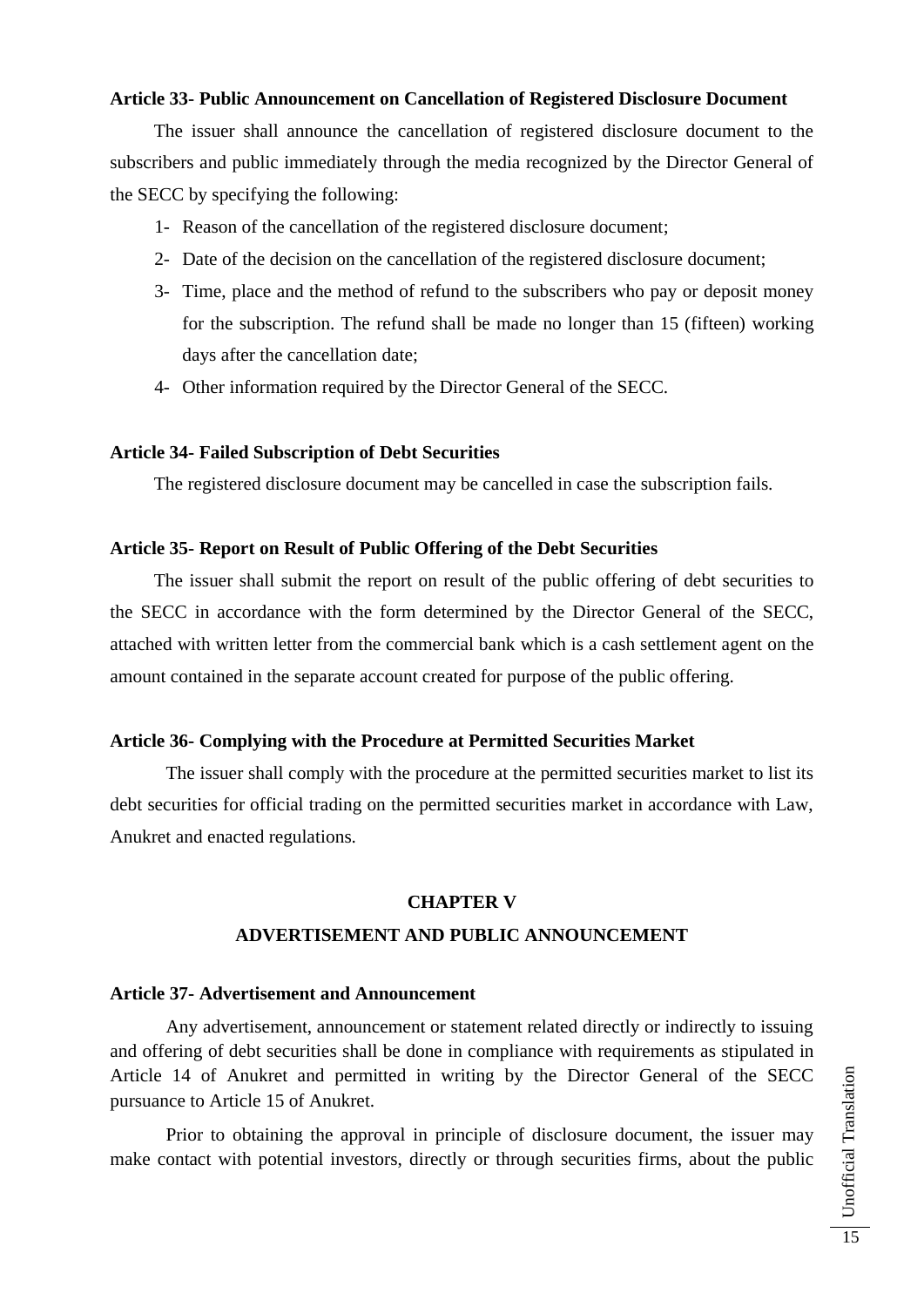offering of debt securities by requesting for prior approval in writing from the Director General of SECC and shall attach with a list of those investors, as well as related documents.

After obtaining the approval in principle of disclosure document, the issuer may advertise or publish any information including Road Show and the public announcement of the information on pricing by requesting for prior approval in writing from the Director General of the SECC, and attach with related documents.

The issuer shall readily prepared the disclosure document for public at the issuer, its securities firm, and securities market operator within 05 (five) working days after obtaining approval and registered disclosure document from the Director General of the SECC.

### **Article 38- Public Announcement**

At least 05 (five) working days before starting the subscription, the issuer shall officially announce the invitation through media and other publication instruments recognized by the SECC by including the following information:

- 1- The name and country or other entity of the issuer;
- 2- The number and type of the debt securities to be offered;
- 3- The places where the public may obtain the disclosure document and subscription form of the debt securities;
- 4- The date of the subscription of the debt securities;
- 5- A statement to make the public know that the disclosure document has been approved and registered by the SECC;
- 6- A statement specifying that subscribers shall consider subscribing based on documents related to public offering of debt securities.
- 7- The statement to make the public know that the public announcement is to inform the public and does not invite for subscription;

The disclosure document and the subscription form of the debt securities to be announced shall be in printed format. In addition, the issuer may circulate the disclosure document and the subscription form of the debt securities in electronic format, but the issuer shall ensure that the content of the disclosure document and the subscription form in electronic format are identical with the content of the disclosure document and the subscription form in printed format.

# **CHAPTER VI**

# **POST-ISSUING OF DEBT SECURITIES REQUIREMENTS**

**Article 39- Information to be Disclosed**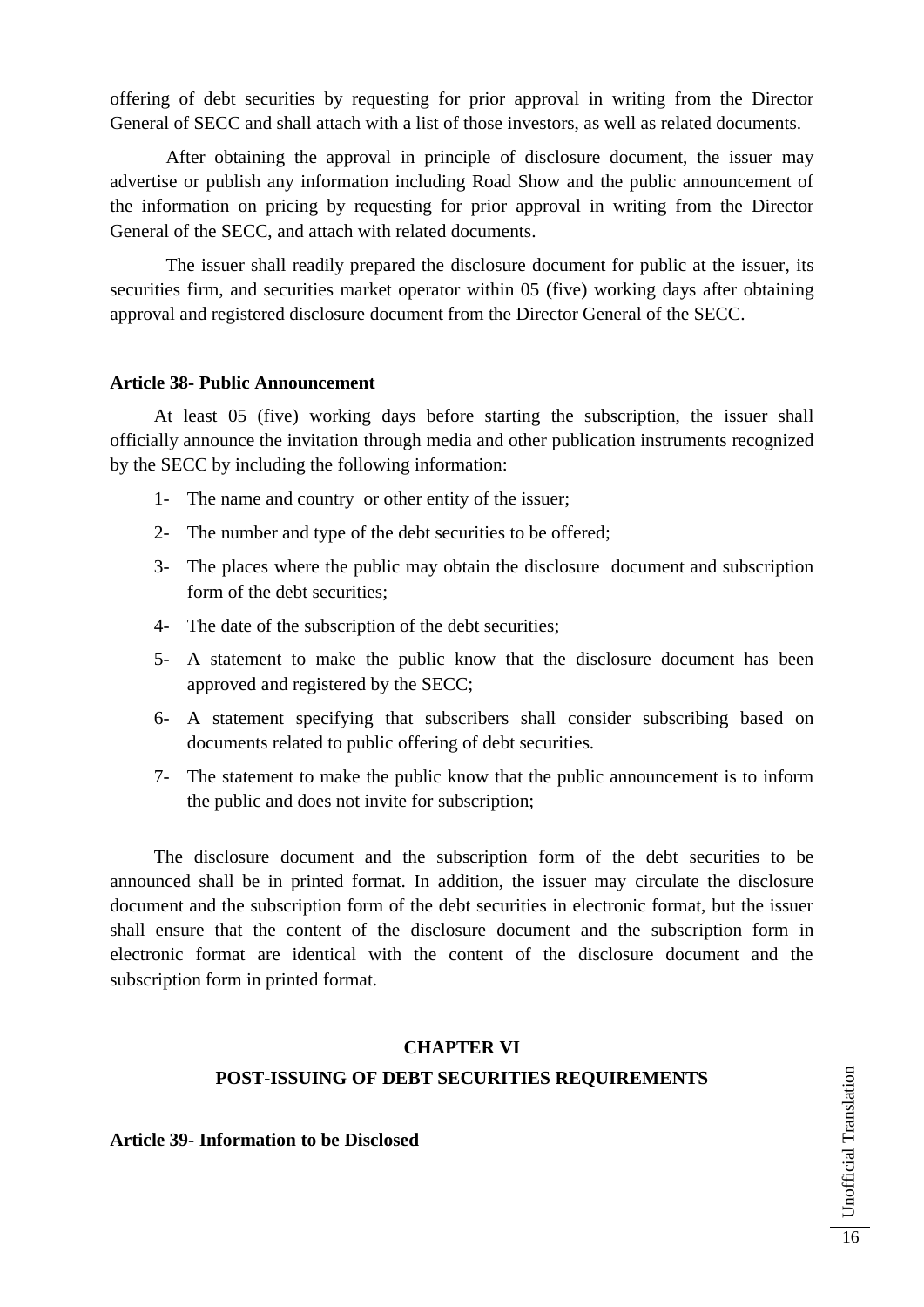The issuer shall fully comply with the obligations prescribed in the Prakas on Corporate Disclosure and shall disclose information to the SECC when the following events occur:

- 1- Board of director's resolution on bondholders' meeting arrangement, by indicating the place, time, agenda, and conditions for participation and participants;
- 2- Bondholders' meeting resolution after the bondholders' meeting;
- 3- Any change in the article of association of the issuer;
- 4- When the issuer is unable to pay interest and/or principal according to the debt payment period under the terms and conditions;
- 5- There is interest payment;
- 6- Planning to delay the interest payment;
- 7- When the issuer repurchases part or all of its debt securities in the secondary market;
- 8- Report to the SECC, after obtaining credit rating report, annually or within an appropriate time period determined by the Director General of the SECC on the credit rating as prescribed in point 5 of Article 6 of this Prakas, until the principal payment is finished. The Director General of the SECC may grant an exemption for reporting on credit rating by taking into consideration the necessity of credit rating information for the investors;
- 9- Changing the bondholders representative;
- 10- Any amendment to the terms and conditions or/and collateral of debt securities, the issuer shall submit the related documents to the SECC within 10 (ten) working days. Such amendment shall be done through bondholders' meeting by indicating the reason of such amendment and the effect which occurs or may occur to the bondholders for their decision-making;
- 11- An account of the issuer at a bank is frozen, or an account is permitted to be released after having been frozen;
- 12- Any material information which can affect the issuer and/or its credit worthiness.

#### **Article 40- Obligation to Maintain the Financial Ratios**

The issuer shall maintain the level of financial ratios as prescribed in paragraph 1 in Article 4**8** of this Prakas.

#### **Article 41- Obligation to Report on the Change of Bondholders Representative**

The issuer shall get prior approval from the Director General of the SECC on the change of bondholders representative. And after obtaining approval, the issuer shall submit a copy of the new bondholders representative agreement to the SECC within 15 (fifteen) working days from the appointment date.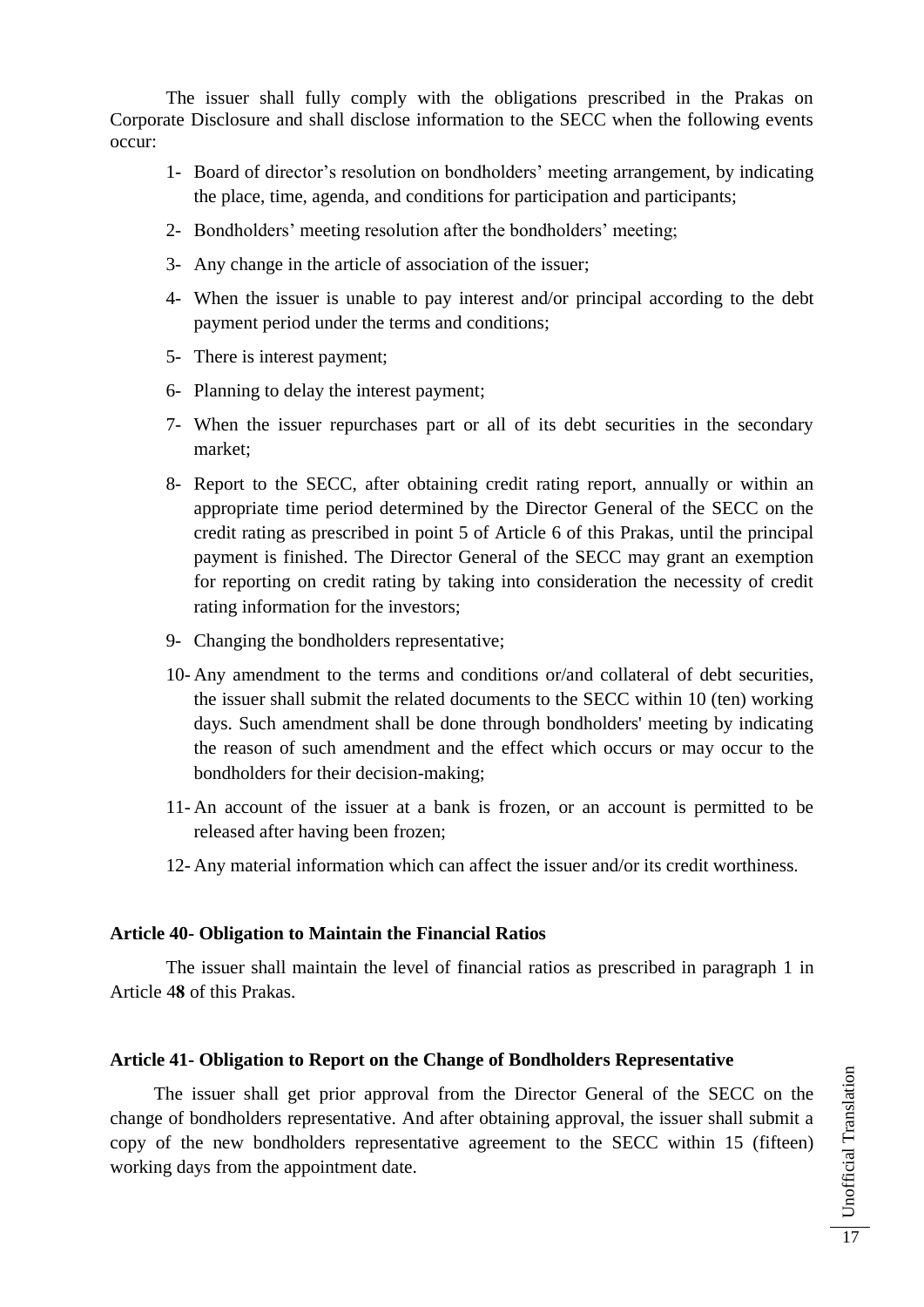# **CHAPTER VII**

## **FEES AND CHARGES**

# **Article 42- Application Fee and Charges for Reviewing and Registering the Disclosure Document**

The applicant shall pay the following application fees and charges for reviewing and registering the disclosure document when filing application to the SECC:

1- 12, 000, 000 (twelve million) Riels in cash, in the case of initial public offering of debt securities;

2- 8, 000, 000 (eight million) Riels in cash, in the case of additional public offering of debt securities.

# **Article 43- Reviewing Fees and Charges for Additional and/or Replacement Disclosure Document Registration**

The applicant who proposes to review and register additional and/or replacement disclosure document shall pay the following fees for reviewing and registering additional and/or replacement disclosure document when making such proposal to the SECC:

1- 1, 200, 000 (one million two hundred thousand) Riels in cash, in the case of initial public offering of debt securities;

2- 800, 000 (eight hundred thousand) Riels in cash, in the case of additional public offering of debt securities.

### **Article 44- Fee for Re-registering the Expired Disclosure Document**

The applicant who proposes to re-register the expired disclosure document shall pay the following fees for reviewing and registering the disclosure document to the SECC:

1- 6, 000, 000 (six million) Riels in cash, in the case of initial public offering of debt securities;

2- 4, 000, 000 (four million) Riels in cash, in the case of additional public offering of debt securities.

### **Article 45- Non-Refundable Fees**

The fees as mentioned in Article 42, 43 and 44 of this Prakas shall not be refunded even if the disclosure document is not approved and registered.

# **CHAPTER VIII**

### **PENALTIES**

# **Article 46- Administrative Sanctions**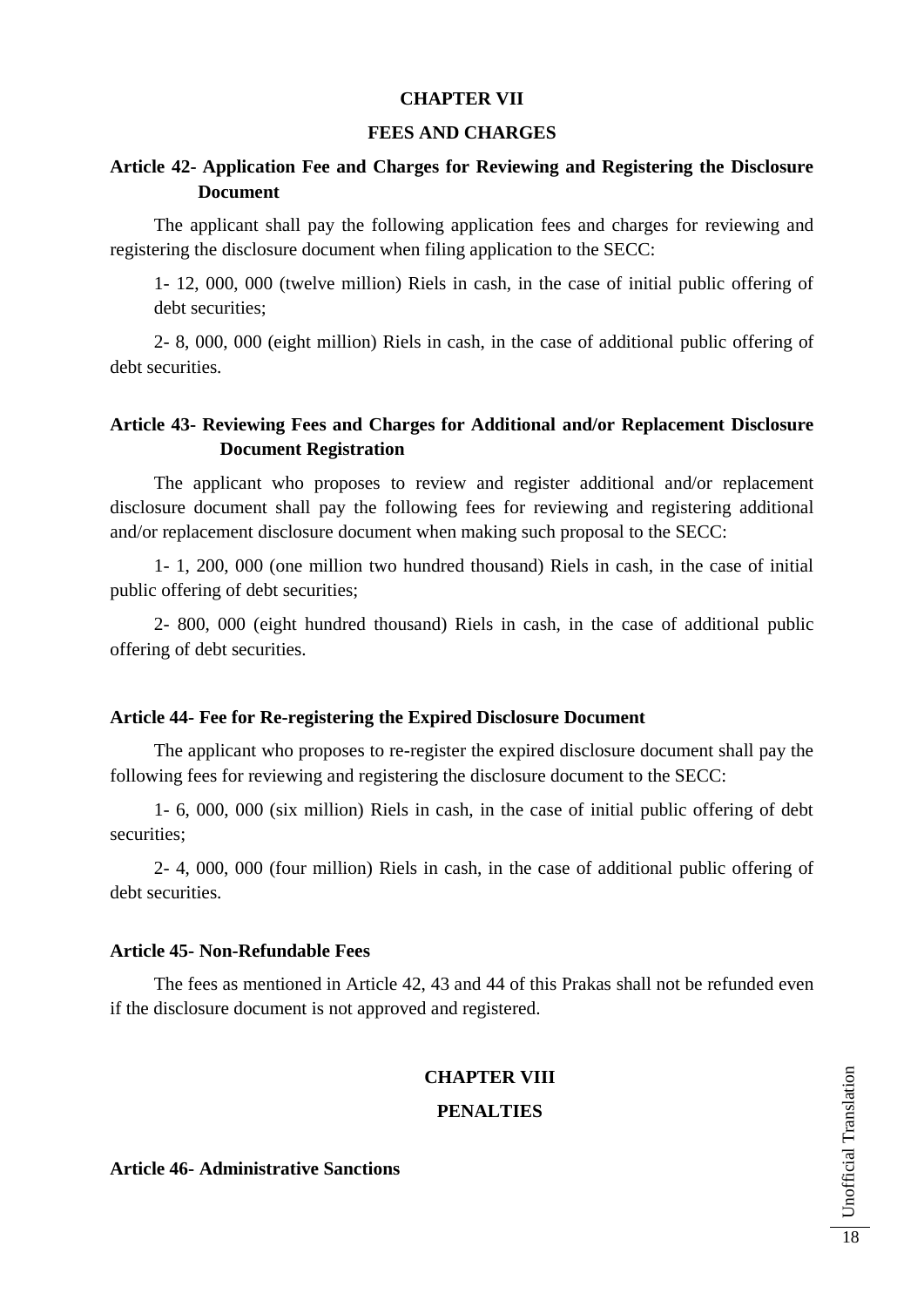Any person who contravenes any provisions of this Prakas shall receive the following administrative sanctions:

- 1- Warning or admonition;
- 2- Request for submission of an explanatory memorandum;
- 3- Public notice of such fact and order to redress;
- 4- Restriction on the public offering of debt securities;
- 5- Recommendation on dismissal of director(s) or senior officer(s);

6- Public announcement on the actions taken as a result of violation of the existing law and regulations;

7- Suspension or prohibition of the public offering or the secondary distribution of debt securities.

#### **Article 47- Transactional Fine**

Not including other sanctions defined in the existing law and regulations in use in the Kingdom of Cambodia, the issuer, underwriter, experts or related entities who violate this Prakas shall be fined by the SECC in cash ranging from 15,000,000 (fifteen million) Riels to 30,000,000 (thirty million) Riels.

# **CHAPTER IX**

## **TRANSITIONAL PROVISIONS**

#### **Article 48- Exempt Conditions**

In case credit rating agency accredited by the SECC does not exist, the issuer shall submit report on the level of ratios such as Profitability and Cash Flow Ratio, Leverage Ratio, Coverage Ratio and so on with certification of their appropriateness from its experts or underwriter.

In case the bondholders representative accredited by the SECC does not exist, the issuer may appoint a securities registrar, securities transfer agent and securities paying agent to provide service related to the securities registration, transfer, and payment for the bondholders.

### **CHAPTER X**

# **FINAL PROVISIONS**

#### **Article 49- Adoption of Guidelines**

The SECC may adopt guidelines to facilitate the understanding and compliance with the requirements of this Prakas to related parties, securities market participants, and the public.

Unofficial Translation Unofficial Translation